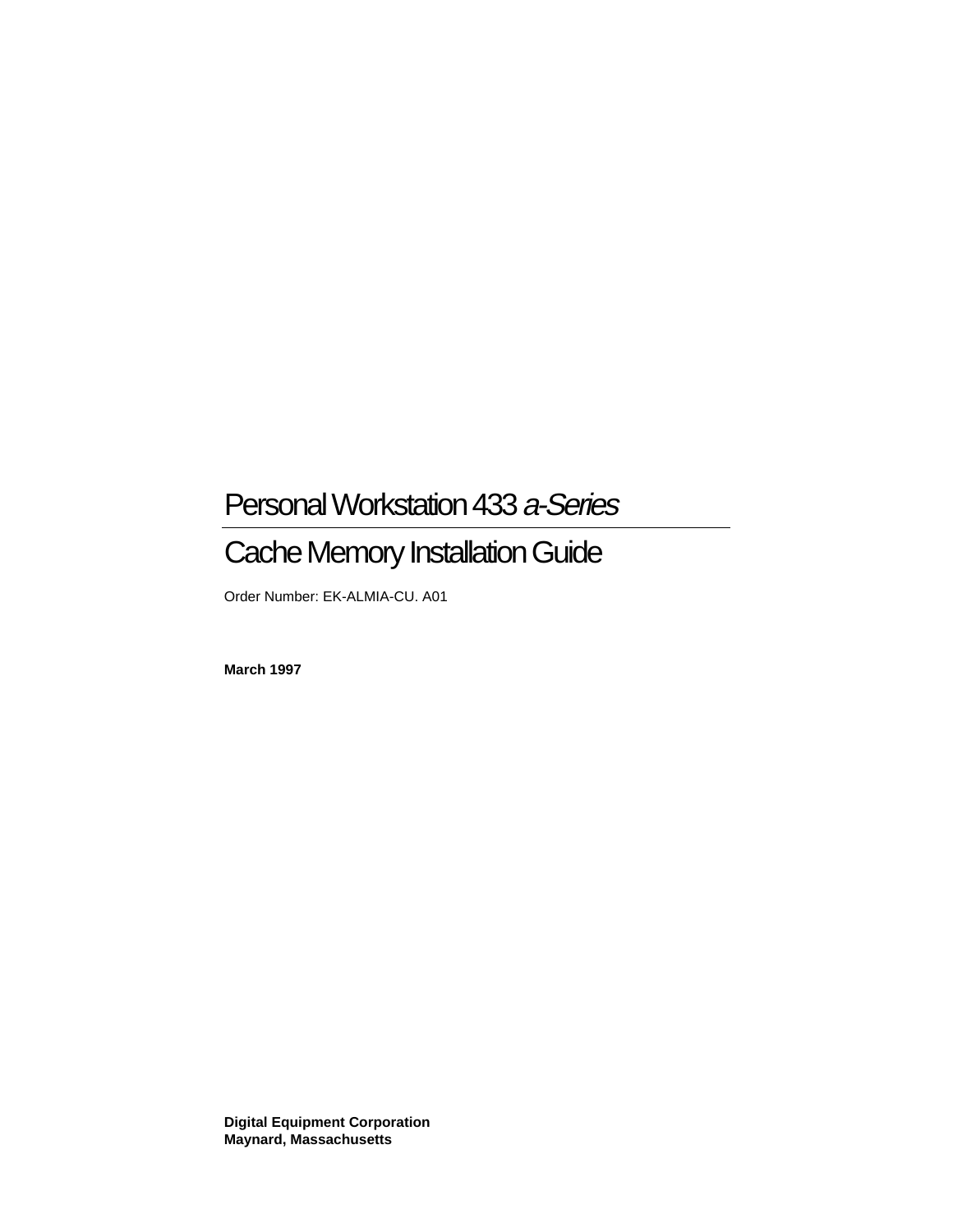#### **March 1997**

The information in this document is subject to change without notice and should not be construed as a commitment by Digital Equipment Corporation.

Digital Equipment Corporation assumes no responsibility for any errors that might appear in this document.

The software, if any, described in this document is furnished under a license and may be used or copied only in accordance with the terms of such license. No responsibility is assumed for the use or reliability of software or equipment that is not supplied by Digital Equipment Corporation or its affiliated companies.

Restricted Rights: Use, duplication, or disclosure by the U.S. Government is subject to restrictions as set forth in subparagraph (c) (1) (ii) of the Rights in Technical Data and Computer Software clause at DFARS 252.227-7013.

Copyright © 1997 Digital Equipment Corporation. All Rights Reserved.

The following are trademarks of Digital Equipment Corporation:

DEC, DIGITAL, and the DIGITAL logo.

The following are third-party trademarks:

Microsoft is a registered trademark and Windows NT is a trademark of Microsoft Corporation. CompuServe is a registered trademark of CompuServe, Inc.

This document was produced with Microsoft Word for Windows, V6.0c.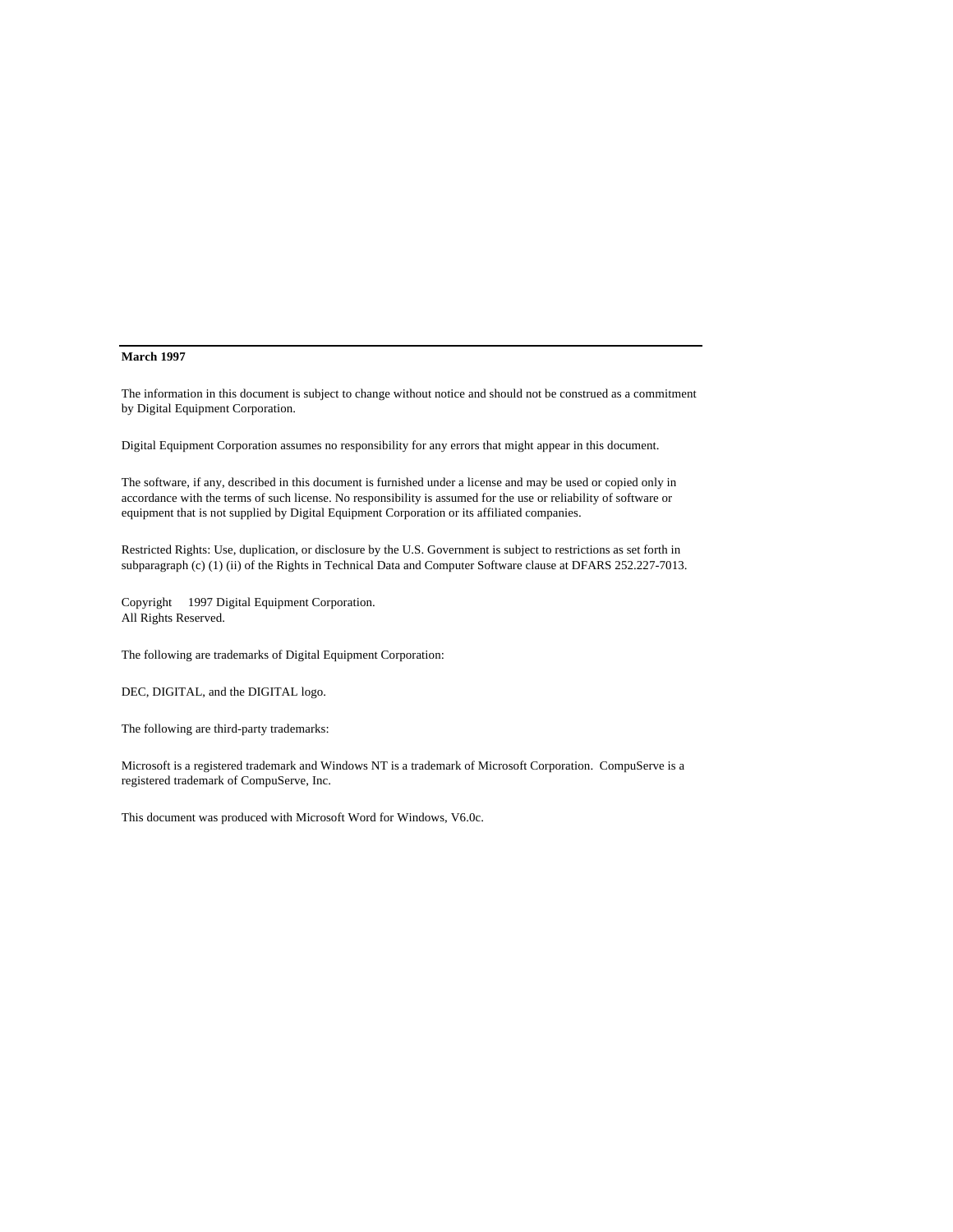#### **Information - Class B**

This device complies with Part 15 of the FCC rules. Operation is subject to the following conditions:

(1) this device may not cause harmful interference, and

(2) this device must accept any interference received, including interference that may cause undesired operation.

This equipment has been tested and found to comply with the limits for a Class B digital device, pursuant to Part 15 of the FCC rules. These limits are designed to provide reasonable protection against harmful interference in a residential installation. Any changes or modifications to this equipment may void the user's authority to operate this equipment.

This equipment generates, uses, and can radiate radio frequency energy and, if not installed and used in accordance with the instructions, may cause harmful interference to radio communications. However, there is no guarantee that interference will not occur in a particular installation. If this equipment does cause harmful interference to radio or television reception, which can be determined by turning the equipment off and on, the user is encouraged to try to correct the interference by one or more of the following measures:

- Re-orient or relocate the receiving antenna
- Increase the separation between the equipment and the receiver
- Connect the equipment into an outlet on a circuit different from that to which the receiver is connected
- Consult the dealer or an experienced radio/TV technician for help

The keyboard and video ports should be connected only with shielded datacables with an external ferrite bead over the cable. When either of these ports is connected with cables without such a ferrite bead, the additional ferrite beads shall be clamped over these cables next to the cable connector.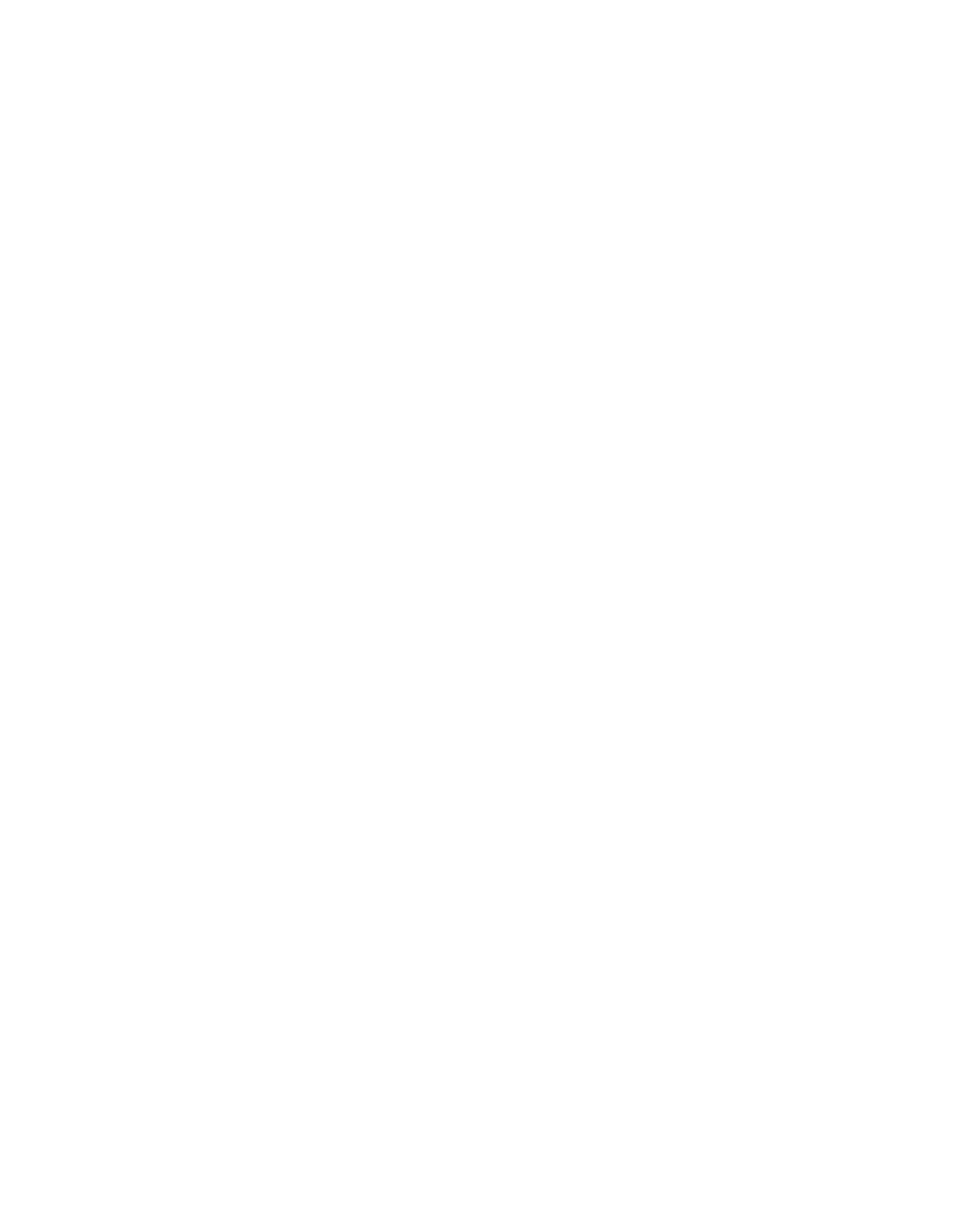# **Contents**

## **Figures**

## **Tables**

|--|--|--|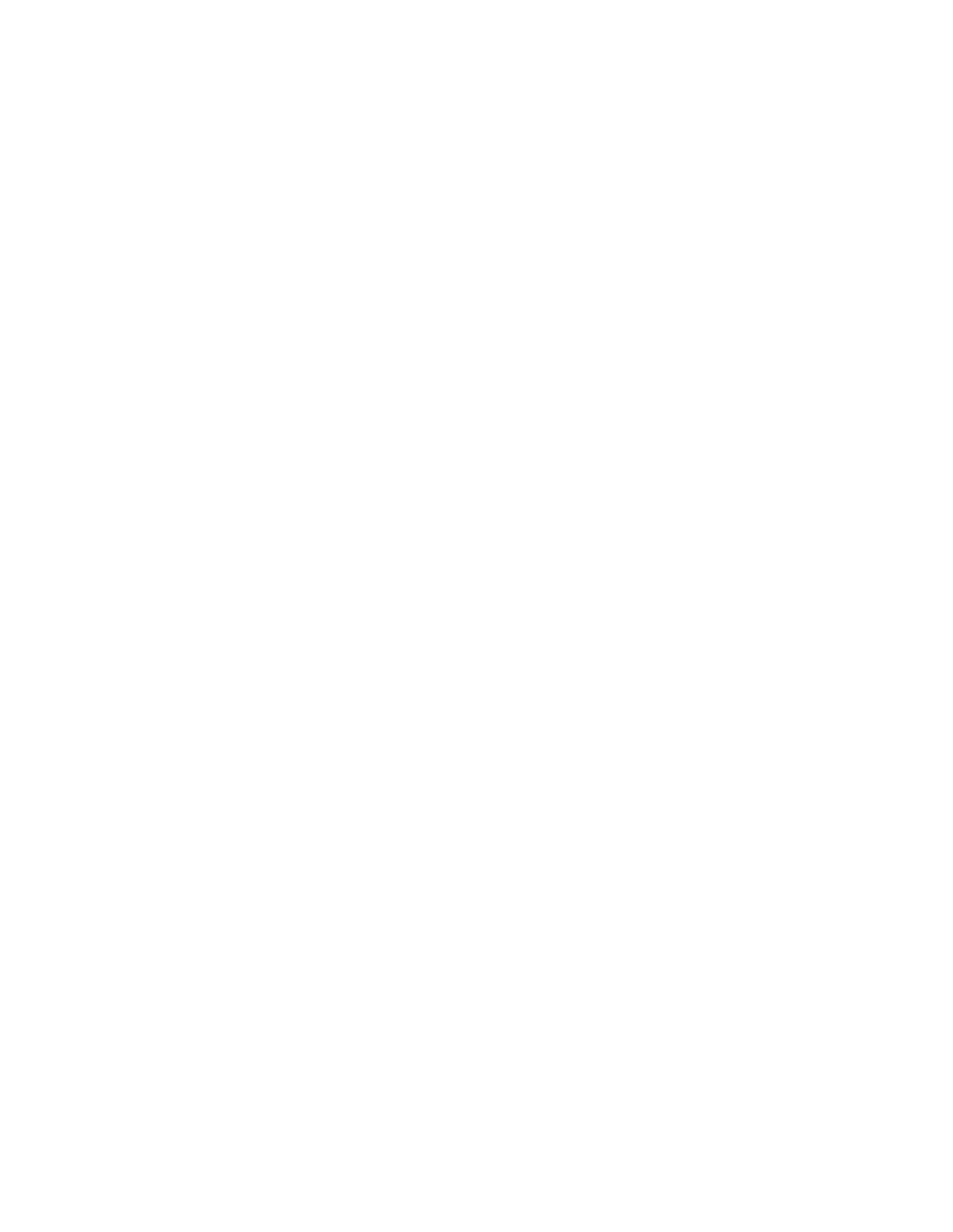## **Preface**

#### **Purpose of the Guide**

The *Personal Workstation 433* a-Series *System Cache Memory Installation Guide* provides the information you need to successfully upgrade your system's cache memory.

Specifically, the guide describes the following steps in the upgrade (refer to the table of contents for a detailed listing of material covered):

- 1. Preparing for the cache memory installation.
- 2. Installing the HAL (hardware abstraction layer).
- 3. Updating the system using APU firmware.
- 4. Installing the new cache module.
- 5. Rebooting the Microsoft Windows NT operating system.

*NOTE: You must complete all of the steps covered in the guide to properly perform the upgrade.*

### **Intended Audience**

If you are performing a cache memory installation on a Personal Workstation 433 *a-Series* system, this information is relevant for you.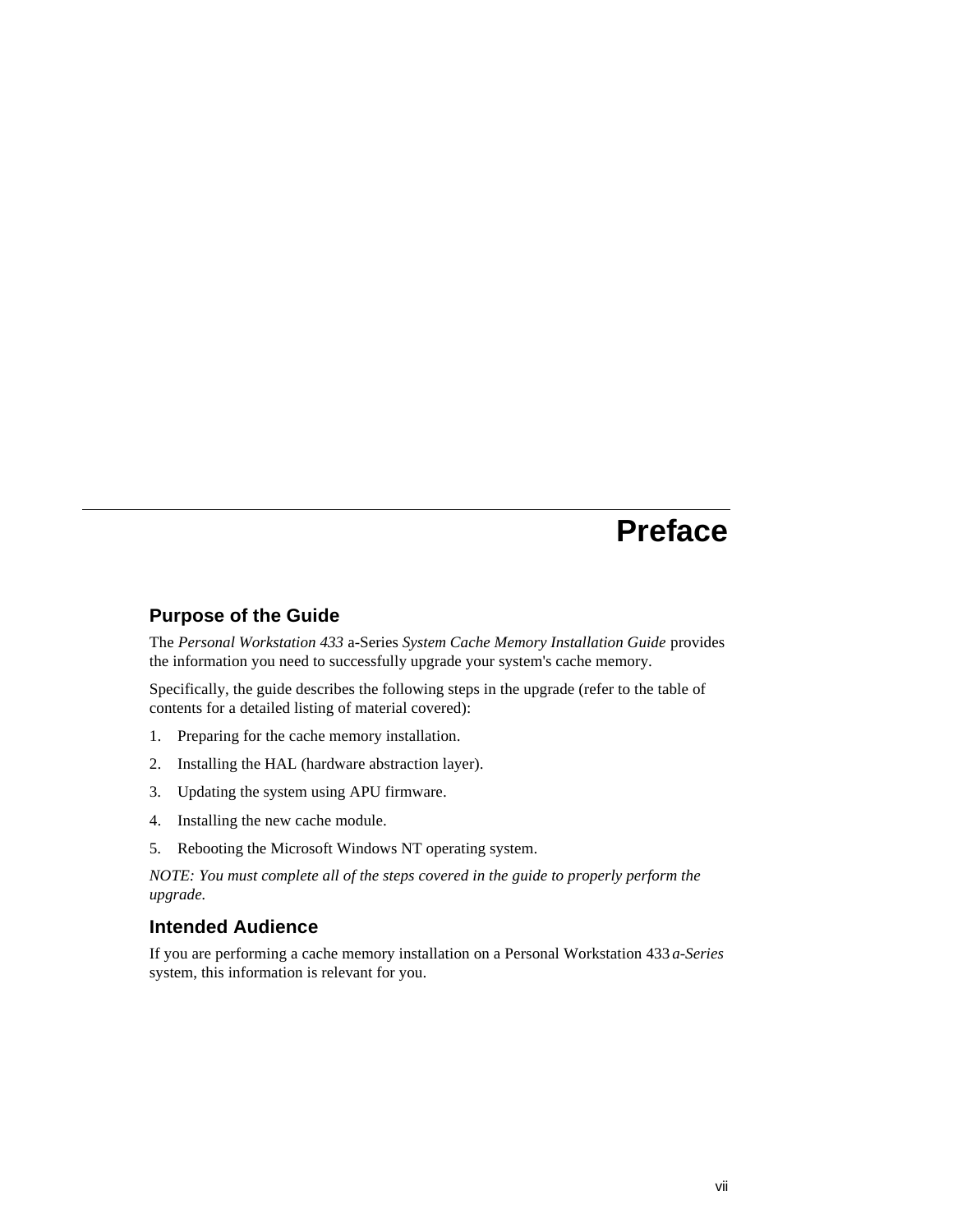#### Preface

## **Special Notices**

Three kinds of notices emphasize specific information in this guide:

- A **WARNING** indicates the presence of a hazard that can cause personal injury.
- A **CAUTION** indicates the presence of a hazard that can cause damage to hardware or that might corrupt software.
- A *NOTE* gives general information, such as compatibility with other products or pointers to other resources.

## **Additional Information Resources**

You may wish to consult the following information resources relating to your DIGITAL Personal Workstation:

- *DIGITAL Personal Workstation User Information* (order number EK-ALMIA-UI). This guide introduces the DIGITAL Personal Workstation system and explains how to start, use, upgrade, troubleshoot, and configure your system.
- *DIGITAL Quick Setup Guide* (order number ER-B30WW-IM). This graphical guide leads you through the initial installation of the DIGITAL Personal Workstation.

Contact your DIGITAL representative for other available product-related information.

## **Feedback**

Our readers' opinions about this or any other DIGITAL manual are important to us. If you have any comments, we'd appreciate hearing from you.

- Internet electronic mail to: *reader\_comments@eng.pko.dec.com*
- Mail to:

Digital Equipment Corporation Shared Engineering Services PKO3-2/21J 129 Parker Street Maynard, MA 01754-2199

Please reference order number EK-ALMIA-CU. A01 in your correspondence about this guide.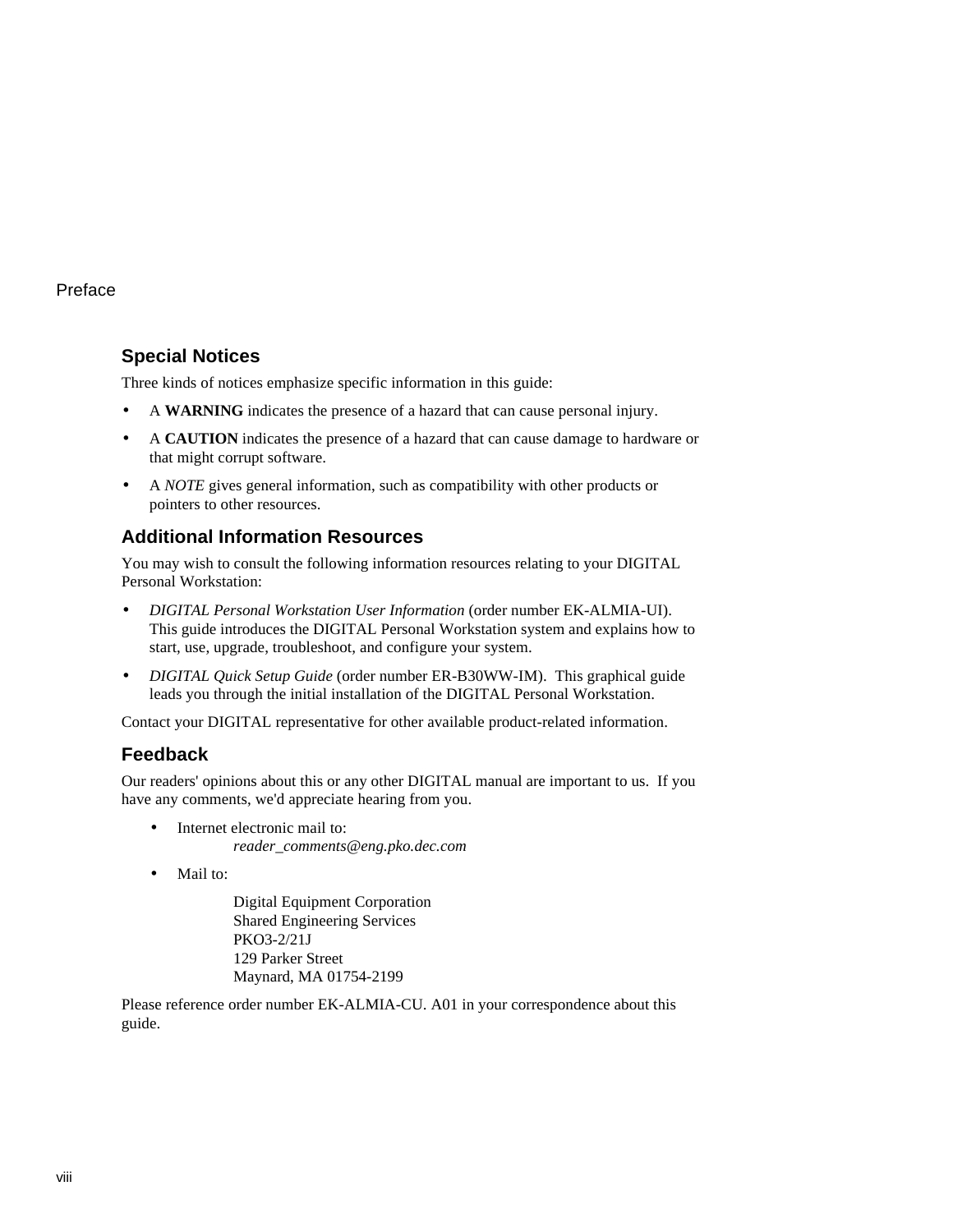## **Preparing for the Installation**

#### **Prerequisite Hardware**

Confirm that you have the correct hardware before you begin. At a minimum, your Personal Workstation 433 *a-Series* system should be running Windows NT 4.0 and have:

- 32-MB memory.
- Floppy diskette drive.
- 200-MB or greater SCSI hard disk.

**CAUTION**: Do not touch any electronic component unless you are safely grounded. Wear a grounded wrist strap or touch an exposed metal part of the system unit chassis. A static discharge from your fingers can result in permanent damage to electronic components.

#### **Cache Memory Kit Contents**

Ensure that you have the following items, shown in Figure 1:

- c 433a Cache memory module (2-MB)
- d Floppy diskettes (one shown; your kit has two, AK-R4R5A-CA, which contains the APU firmware update, and AK-R4Z2A-CA, which contains the HAL update)
- e Documentation (EK-ALMIA-CU)



**Figure 1: Cache Memory Kit**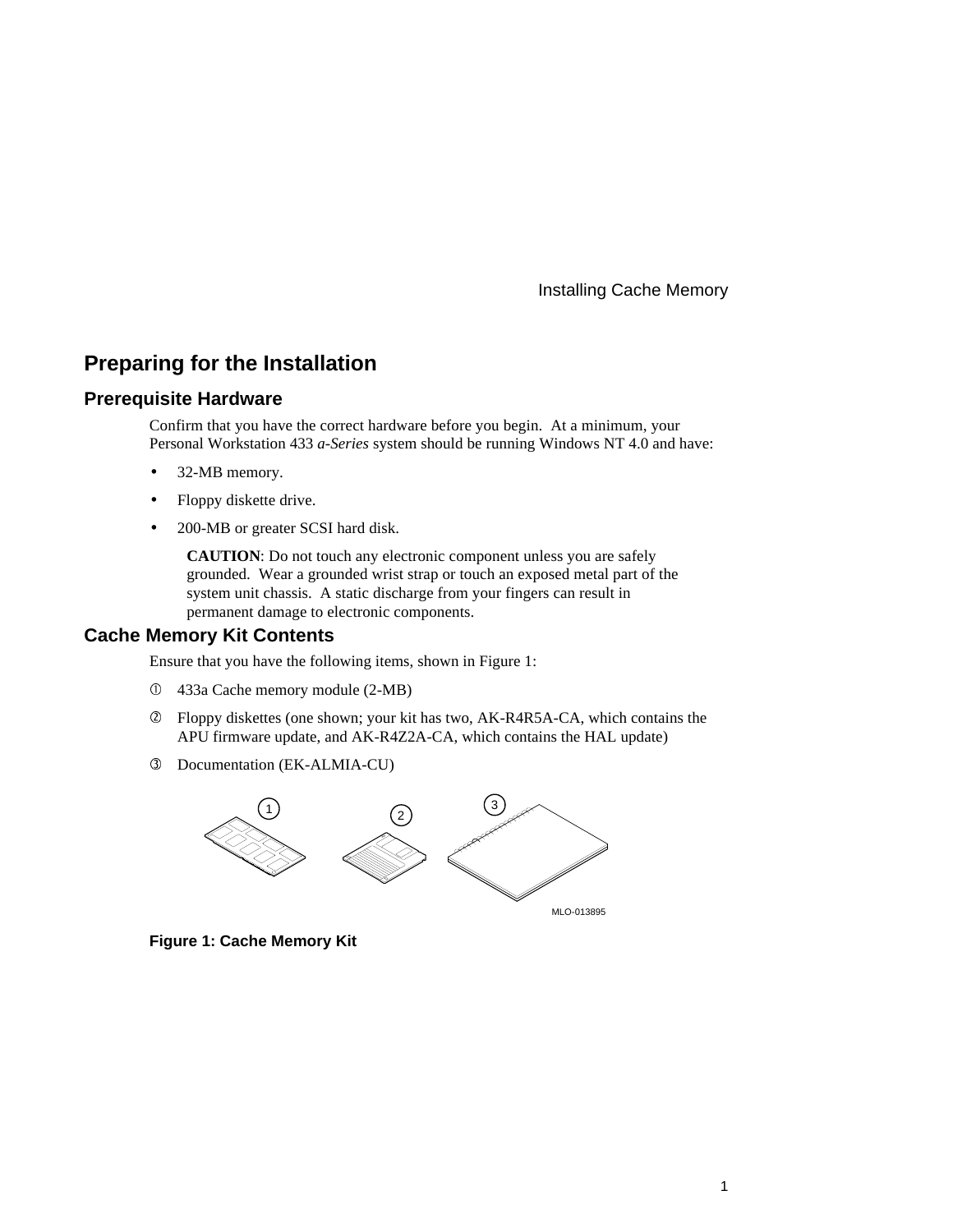## **Shutting Down the Microsoft Windows NT Operating System**

Before proceeding with the update, perform the following steps to shut down the Microsoft Windows NT operating system:

- 1. Close any application data files you have open as well as any applications you have running. Most application programs prompt you to save the information before closing.
- 2. Shut down the operating system as Table 1 outlines.

#### **Table 1: Operating System Shut Down**

| <b>Step</b> | <b>Action</b>                  |
|-------------|--------------------------------|
|             | Click the Start button.        |
|             | Click Shut Down                |
|             | Select Shut down the Computer? |
|             | Click the Yes button.          |

3. Wait for the operating system to complete the shutdown process. The Microsoft Windows NT operating system displays a window indicating it is safe to turn off or restart the system.

#### **Loading the HAL**

Before installing the cache memory, ensure that the HAL (hardware abstraction layer) is properly loaded onto your system. This update procedure is applicable for customers whose systems have Windows NT preinstalled. In addition, customers whose systems do not have Windows NT preinstalled (that is, systems for which the Windows NT end user agreement [EULA] has not been completed) also should follow this procedure.

Use the following procedure to load the HAL:

- 1. Insert the floppy diskette labeled "DIGITAL Personal Workstation 'a'-Series Cache Module Support Diskette, Disk 2 of 2, HAL Update" into the floppy diskette drive.
- 2. Power on the system.
- 3. From the AlphaBIOS main menu, select Utilities  $Run \rightarrow Maintenance$  Program. Press [Enter].
- 4. In the Run Maintenance Program dialog box, fill in the fields as follows: Program Name: halcopy Location: A:
- 5. Press [Enter].

*NOTE: If you see a File Open Error warning box, make sure that you typed "halcopy" correctly and that you have inserted the correct diskette. Then retry.*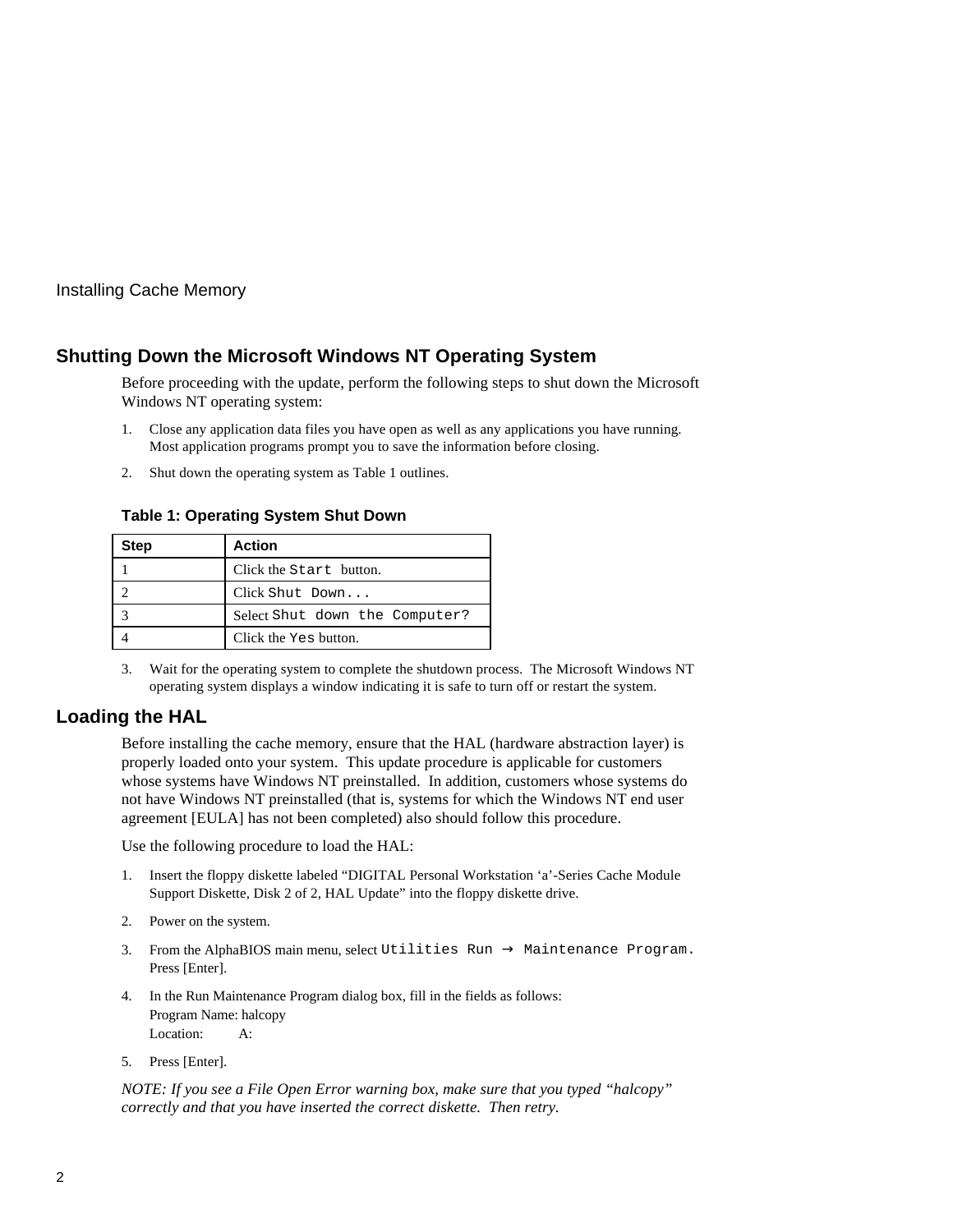- 6. The following messages display: Halcopy utility starting... Do you wish to complete the HAL upgrade? Y to complete upgrade, anything else to quit…>
- 7. Press Y to complete the upgrade.
- 8. The following messages display: Reading new HAL… Updating HAL… Update completed. Hit any key to return to AlphaBIOS.

*NOTE: If you see any messages that include the <Error> string, contact your Digital Field Service or VAR support staff for assistance.*

- 9. Press any key.
- 10. Your HAL update is now complete. When you restart Windows NT on your DIGITAL Personal Workstation, you will be using the updated HAL.

#### **Copying the HAL over the Internet**

If you prefer to copy the HAL over the Internet, follow the next steps:

- 1. Open the URL http://www.windows.digital.com/support/sysoft.htp.
- 2. You will be at the Windows Enterprise Computing screen.
- 3. Scroll down to the DIGITAL Personal Workstation heading and choose 433a.
- 4. You will now be at the DIGITAL Personal Workstation 433a Support Files screen.
- 5. Choose HAL for WNT 4.0.
- 6. Save the files on your system.
- 7. Unzip the archive and copy the files (HAL filename is halmiata.dll) to a floppy diskette. Label it "DIGITAL Personal Workstation "a"-Series, Cache Module Support Diskette, Disk 2 of 2, HAL Update."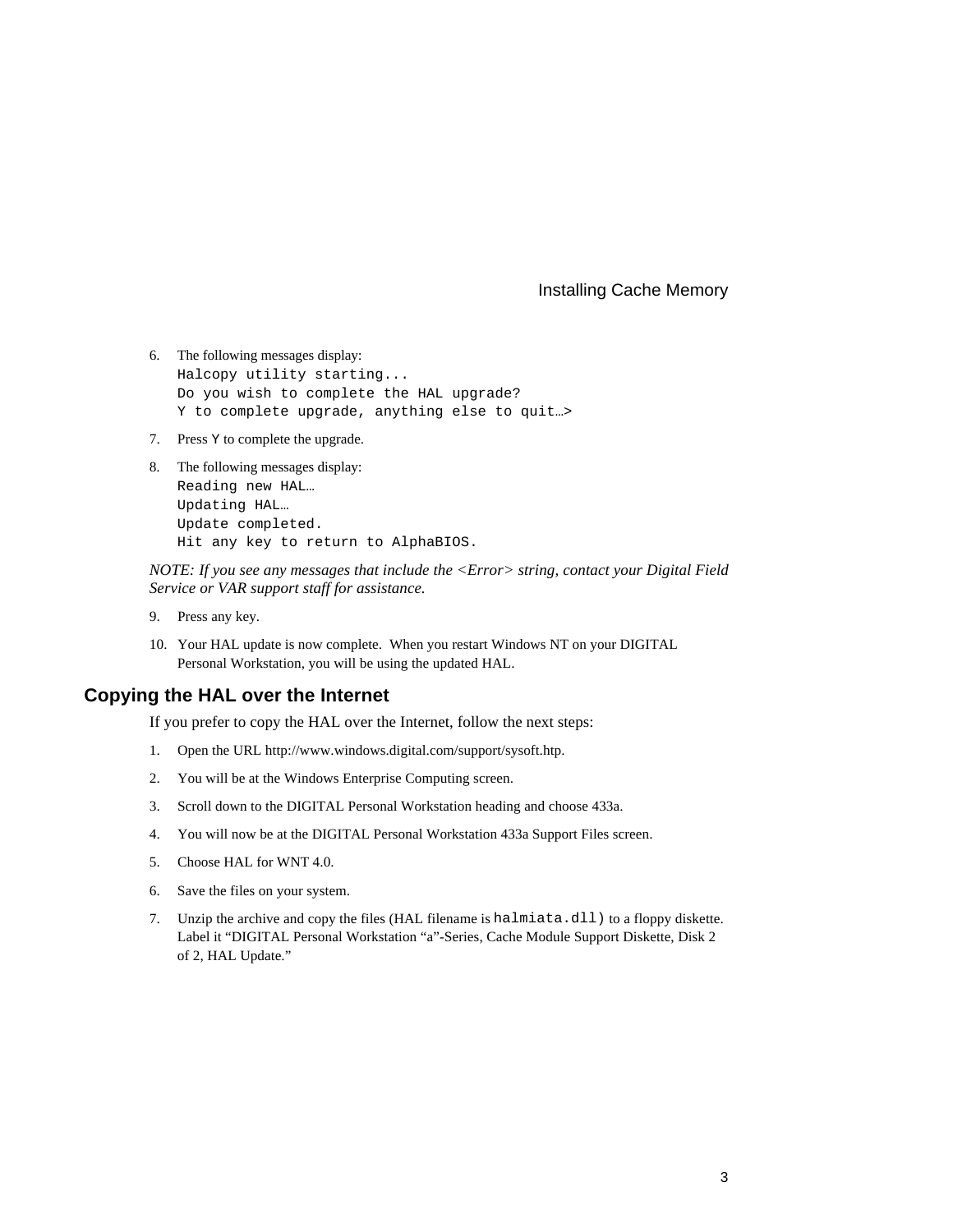## **Updating System Firmware from APU**

You must reflash your system through APU. The next section outlines the steps required to accomplish this.

To update the firmware from APU, follow these steps:

- 1. From the Main menu, use the down arrow  $[\downarrow]$  to select CMOS Setup. Press [Return].
- 2. Insert the floppy diskette labeled "DIGITAL Personal Workstation 'a'-Series Cache Module Support Diskette, Disk 1 of 2, APU Firmware Update" into the appropriate drive (drive A:).
- 3. Press [F6] to go to Advanced Setup.
- 4. Tab down to Console Selection, and use the up arrow  $[\hat{ }]$  to select Digital UNIX Console SRM.
- 5. Press [F10] twice. Press [Return] to save the changes.
- 6. Power cycle the machine.

*NOTE: Wait at least 45 seconds before restarting the machine.*

- 7. The system should come back up the SRM >>> prompt.
- 8. At the SRM >>> prompt, the Digital Personal Workstation 433a Console X6.2-x will display across the top of the screen.
- 9. Type >>>b dva0. Press [Return].
- 10. The display now reads: Boot dva0.0.0.0.1 -flags 0 block 0 of dva0.0.0.0.1 is a valid boot block

After the system is finished reading the floppy diskette, the SRM >>> prompt changes to the APU  $\rightarrow$  prompt. At this point, you can proceed to perform the update outlined next.

- 1. At the APU  $\rightarrow$  prompt, type update. Press [Return].
- 2. The following displays: APU-I ARE YOU READY TO PROGRAM (SRM) ROM DEVICE? (Y/N)
- 3. Type y. Press [Return].
- 4. You will see the following display: APU-I ERASING (SRM) ROM DEVICE APU-I PROGRAMMING (SRM) ROM DEVICE APU-I VERIFY LOADED (SRM) ROM IMAGE APU-I VERIFY LOADED (SRM) ROM IMAGE DONE APU-I PROGRAMMING (SRM) ROM COMPLETED APU-I ERASING (ARC/AlphaBIOS) ROM DEVICE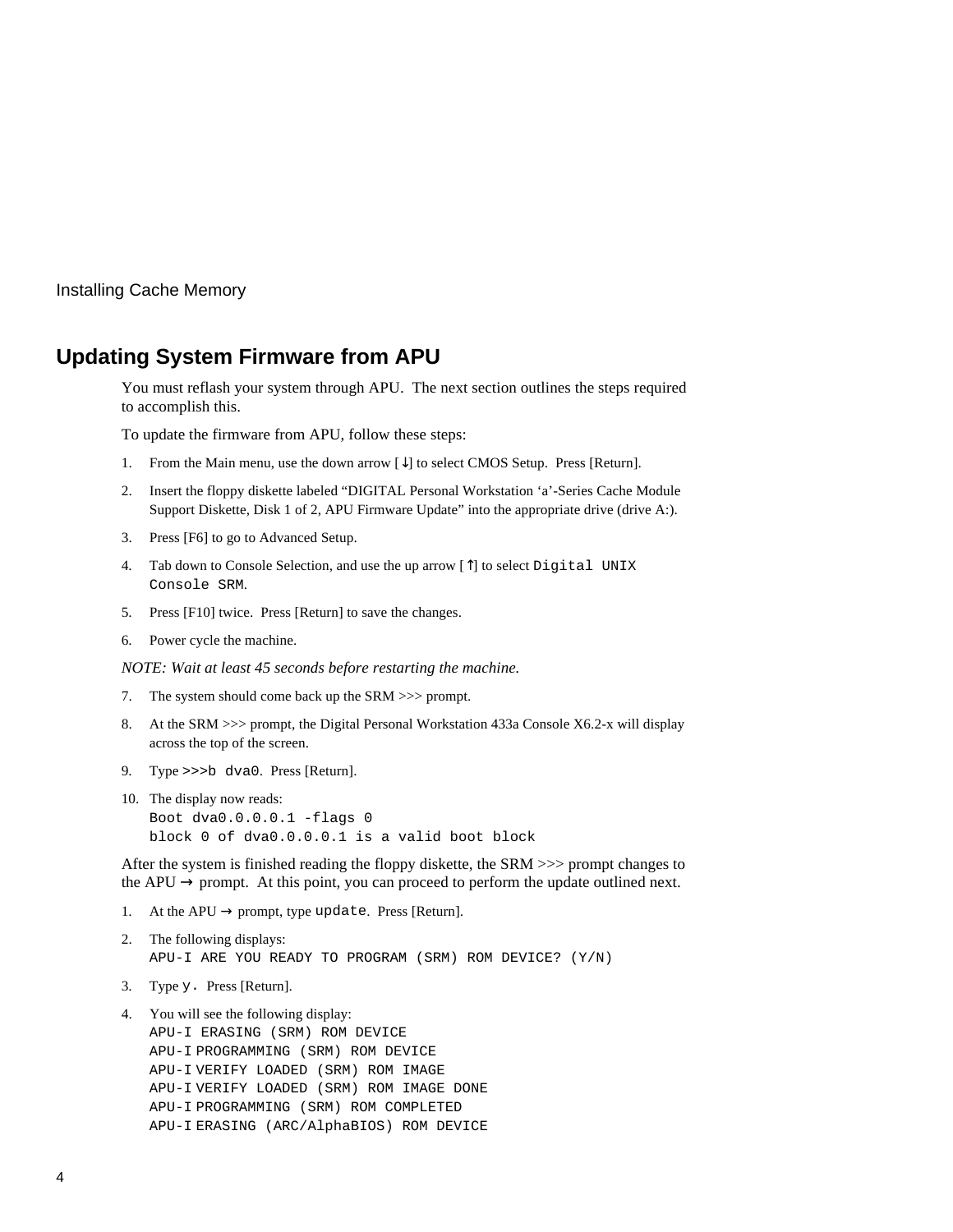APU-I PROGRAMMING (ARC/AlphaBIOS) ROM DEVICE APU-I VERIFY LOADED (ARC/AlphaBIOS) ROM IMAGE APU-I VERIFY LOADED (ARC/AlphaBIOS) ROM IMAGE DONE APU-I PROGRAMMING (ARC/AlphaBIOS) ROM COMPLETED

To upgrade POST at the APU  $\rightarrow$  prompt, follow these steps:

- 1. To upgrade the POST (power on self test) code, type update srom at the APU  $\rightarrow$  prompt. Press [Return].
- 2. The following displays: APU-I ARE YOU READY TO PROGRAM (SROM) ROM DEVICE? (Y/N)
- 3. Type y . Press [Return].

```
4. You will see the following display:
APU-I ERASING (SROM) ROM DEVICE
APU-I PROGRAMMING (SROM) ROM DEVICE
APU-I VERIFY LOADED (SROM) ROM IMAGE
APU-I VERIFY LOADED (SROM) ROM IMAGE DONE
APU-I PROGRAMMING (SROM) ROM COMPLETED
```
- 5. You return to the APU  $\rightarrow$  prompt.
- 6. Power cycle the machine.

*NOTE: Wait at least 45 seconds before turning the machine on again.*

- 7. The system will come back to the SRM >>> prompt.
- 8. At the SRM >>> prompt, type: set os type nt [Return] show os\* [Return]
- 9. The display should be as follows: os\_type NT
- 10. Power cycle the machine.
- *NOTE: Wait at least 45 seconds before turning the machine on again.*
- 11. The APU upgrade is now completed.
- 12. Your system will now come up to the AlphaBIOS screen.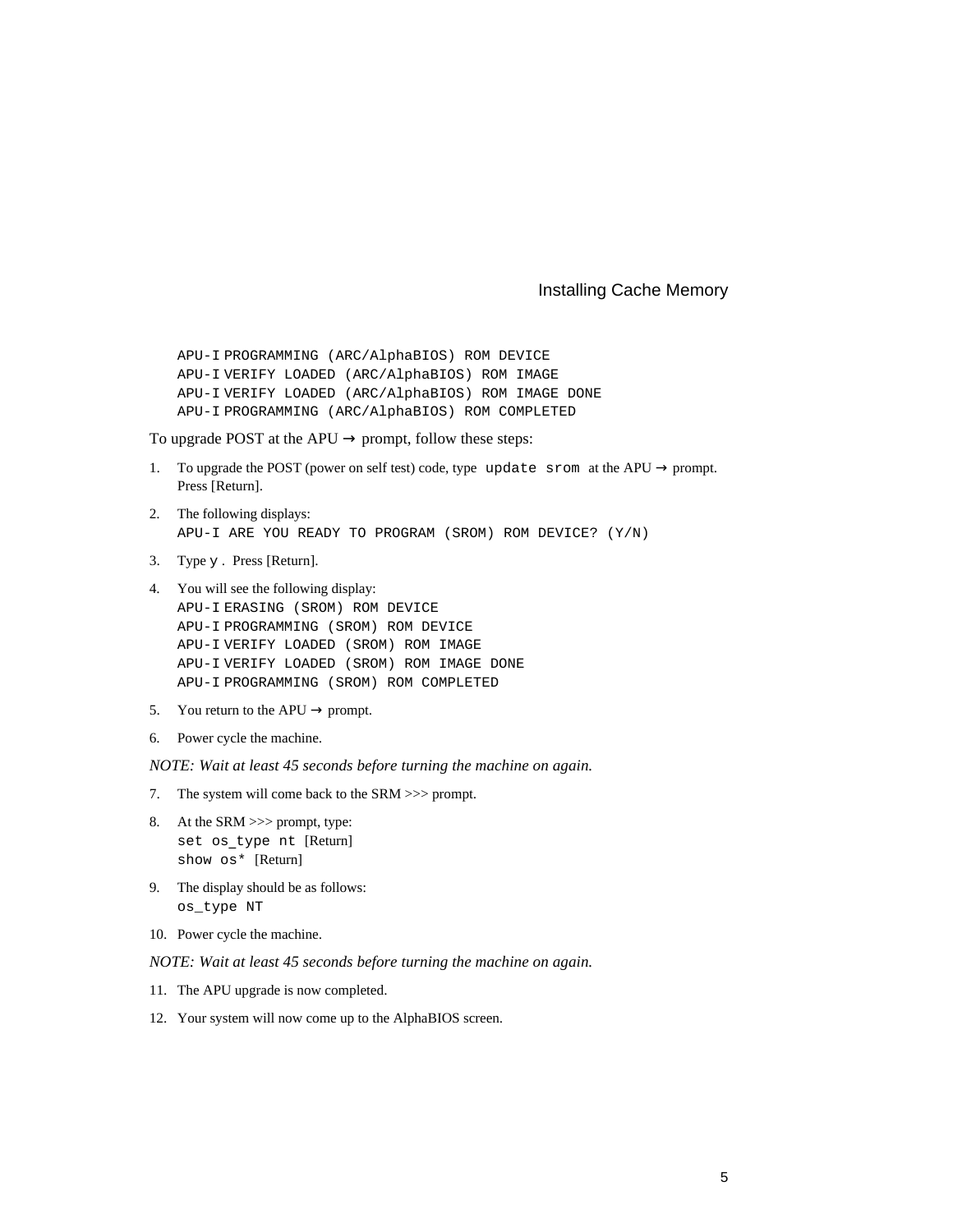## **Installing the Cache Memory Module**

Prior to performing the next steps, ensure that:

- 1. The HAL has been copied to the appropriate location in the system partition on your system disk.
- 2. AlphaBIOS and POST have been updated.
- 3. Microsoft Windows NT operating system has been shut down. (See earlier instructions.)
- 4. The system has been powered off.

#### **Powering Off the System**

**CAUTION:** Do not turn off power to your system or peripherals until the shutdown sequence has completed.

Once you have safely shut down the Microsoft Windows NT operating system as described earlier, turn off the system power before proceeding.

#### **Removing the System Cover**

**CAUTION:** To avoid system damage from static discharge, wear a grounded wrist strap before you touch anything inside the system.

To remove the system cover, refer to Figure 2 and perform the following steps:

- 1. Shut down your system and all peripheral devices.
- 2. Unplug the power cord and all other cables.

#### **WARNING: Allow at least 45 seconds for the power supply capacitors to discharge safely.**

3. Remove the system lock, if necessary.

Locate and loosen the three thumb screws  $\Phi$  that fasten the system cover to the rear panel. Place your thumbs on the upper corners of the system cover, pull back on the cover, and slide the cover back and away from the system enclosure. Then lift the cover up and away from the system.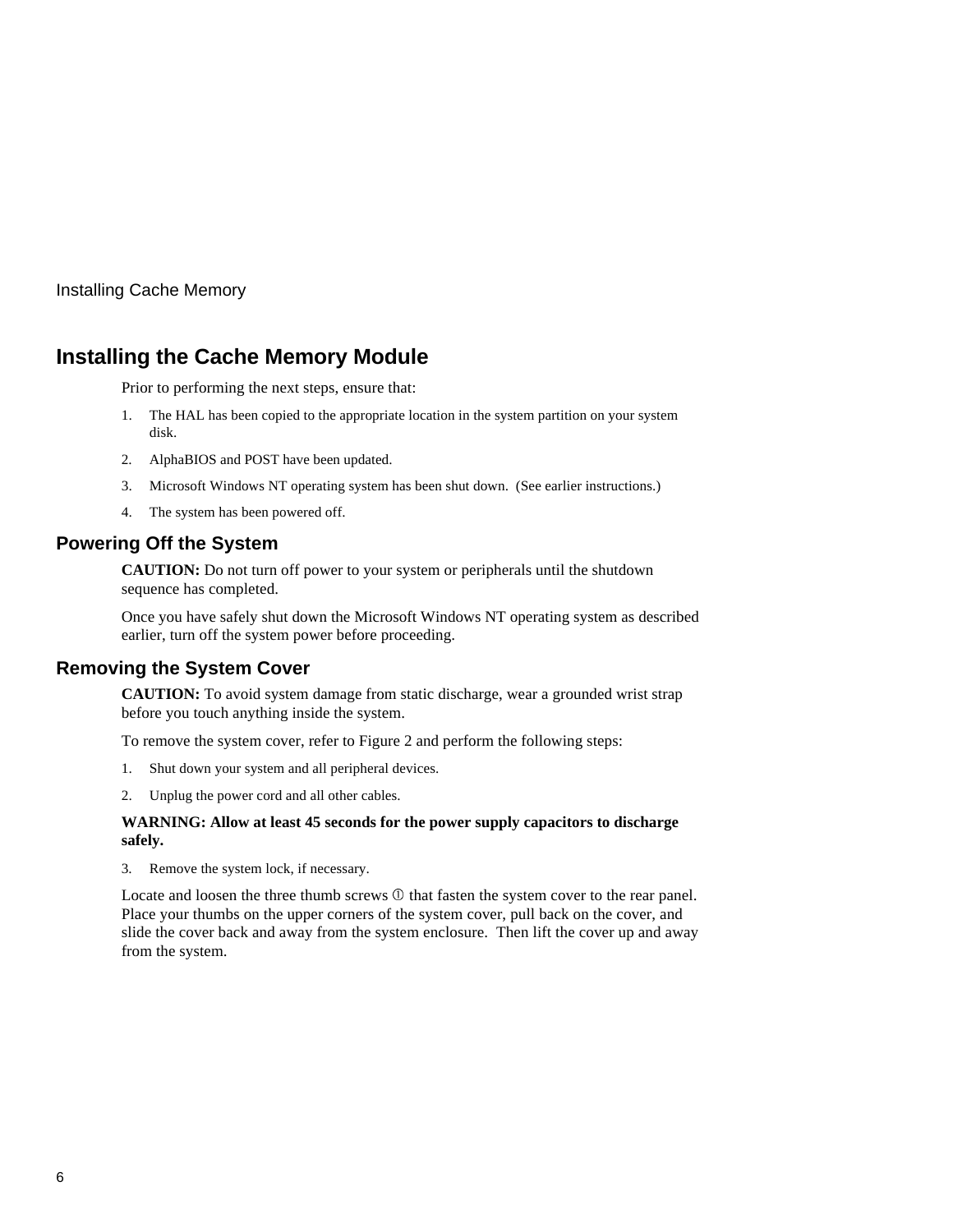

**Figure 2: Unlocking and Removing System Cover**

## **Removing the MLB**

*NOTES: 1. Before beginning this section, confirm that you have removed all cables; this will facilitate the next steps. 2. Remove the MLB from the system to facilitate access to the cache memory connectors on the MLB.*

**CAUTION:** To avoid system damage from static discharge, wear a grounded wrist strap before you touch anything inside the system.

Refer to Figure 3 and follow these steps to remove the MLB from your system:

- 1. With the system cover off, release the two MLB-retaining clips on top of the MLB.
- 2. Hold onto either end of the MLB as you slide it up and out of the system chassis.
- 3. Carefully place the MLB onto a static-free, flat surface.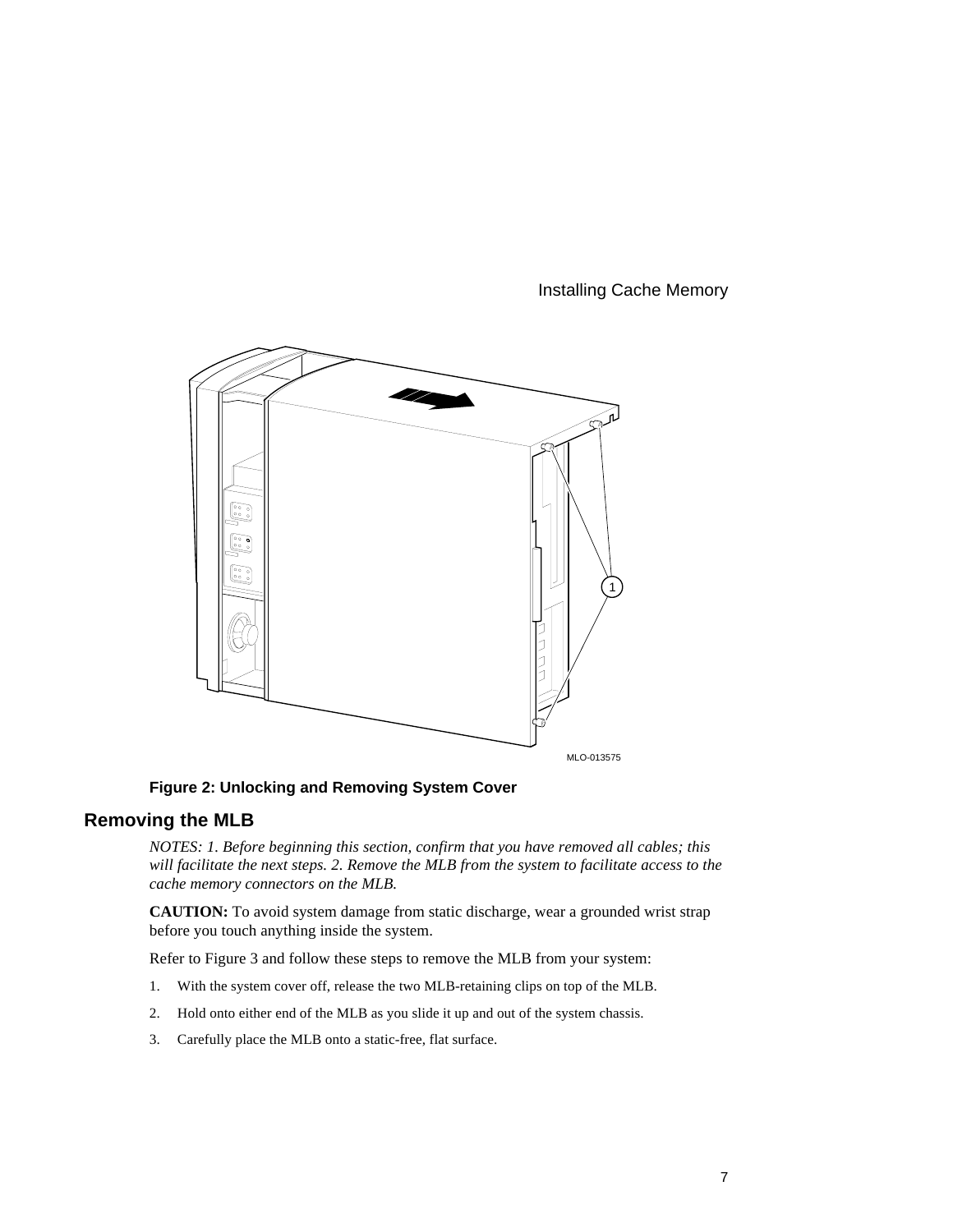

## **Figure 3: Removing the MLB**

## **Installing the Cache Memory**

*NOTE: Carefully remove the cache memory module from its ESD-protected bag.*

To install the cache memory onto the MLB, refer to Figure 4 and follow these steps:



#### **Figure 4: Installing Cache Memory**

- 1. Using the alignment pins on the MLB as a guide, carefully position the cache memory onto the MLB connectors.
- 2. Once the module is properly aligned, firmly press down on it to engage the connectors.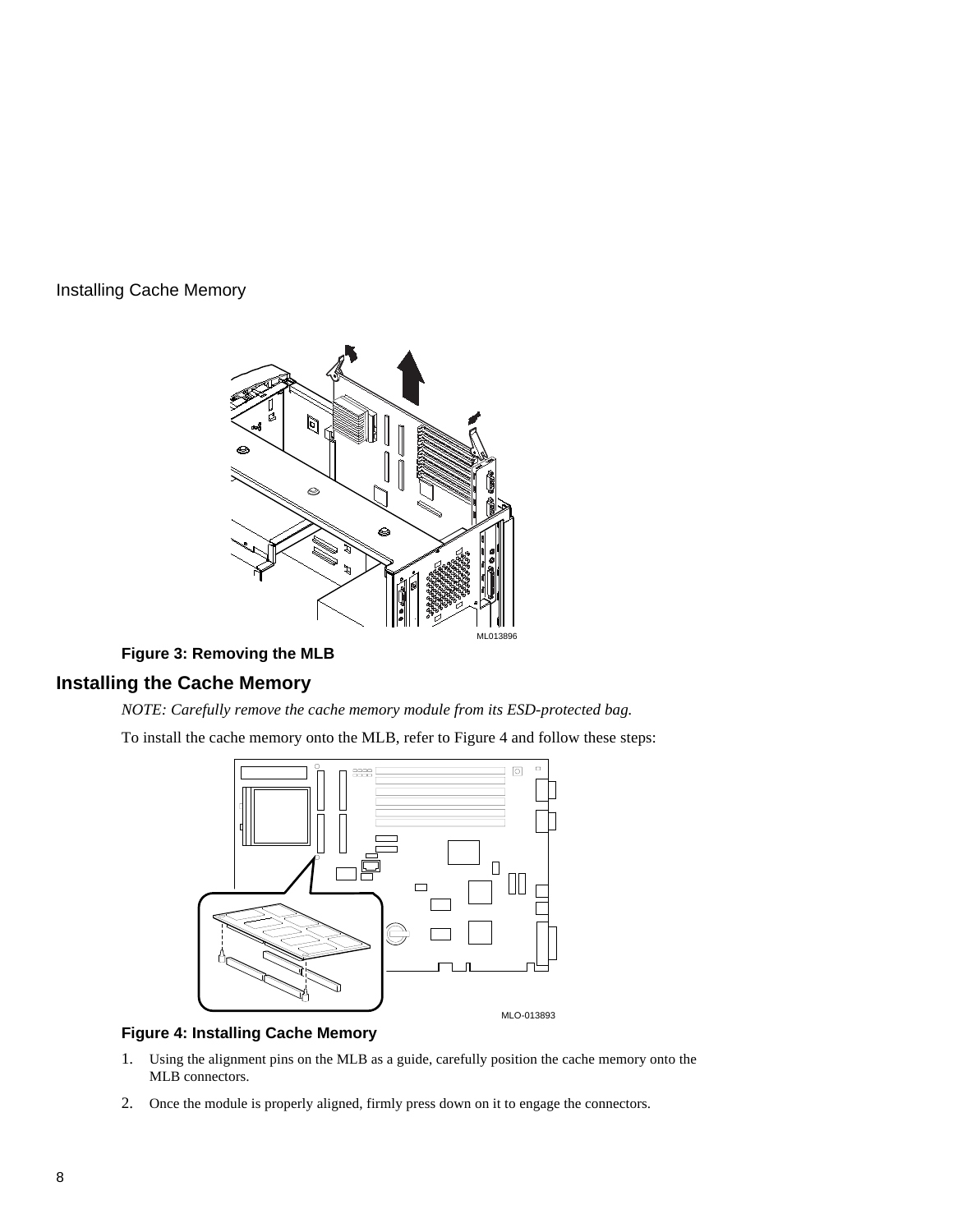*NOTE: Some systems shipped without the alignment pins in place. If you received a system without pins, use the corresponding holes in the cache memory and the MLB as a positioning guide.*

**CAUTION:** Do not touch any electronic component unless you are safely grounded. Wear a grounded wrist strap or touch an exposed metal part of the system unit chassis. A static discharge from your fingers can result in permanent damage to electronic components.

## **Replacing the MLB**

Refer to Figure 5 and follow these steps to replace the MLB into the system after you have installed the cache memory:

- 1. Hold onto either end of the MLB as you slide it down into the system chassis.
- 2. Carefully seat the MLB onto the connectors inside the system chassis.
- 3. Lock the MLB-retaining clips over the MLB to secure it.



**Figure 5: Replacing the MLB**